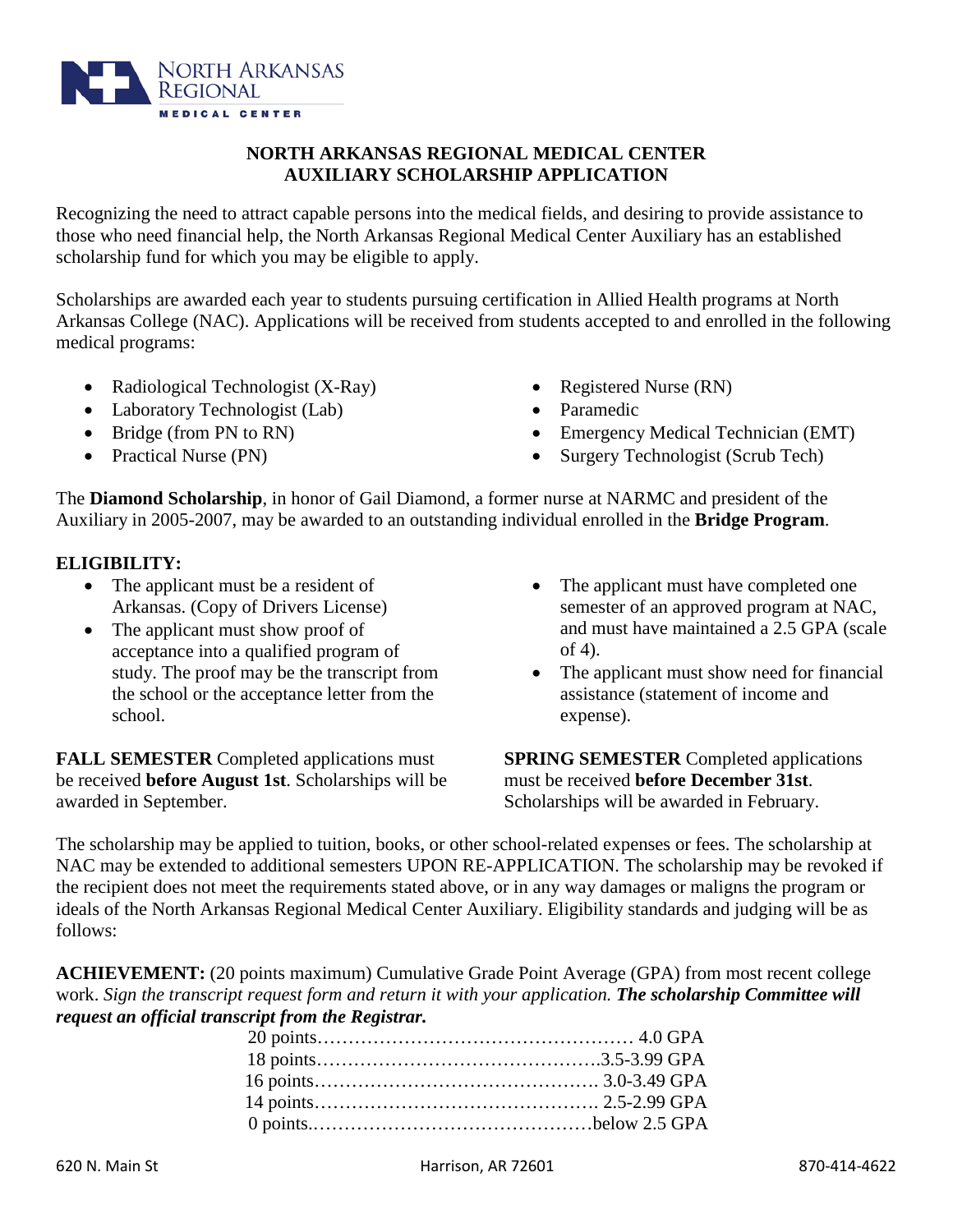

## **PERSONAL/PROFESSIONAL RECOMMENDATIONS**: (12 points maximum).

- Two personal letters of recommendation must be included with your application. (no family references will be accepted)
- Two professional letters of recommendation must be included with your application. (Include employment references if applicable)
- One college instructor may be used.
- Recommendations must be type written on letterhead.
- All recommendations must include name and contact information of person writing recommendation.
- Each positive reference will earn three points.

## **EDUCATIONAL OBJECTIVE**: (15 points maximum).

- Attach a typewritten statement of your educational plans and goals.
- Tell us why you want to pursue an education in the healthcare field and what you think YOU can bring to this work.
- The statement must not exceed **one** page in length. In judging this item, phrasing, spelling, appearance and depth of plans will be considered and will be judged subjectively.

**BONUS POINTS:** Applicants will receive one point for each year worked at NARMC.

## **FINANCIAL NEED:** (20 points maximum).

- A standard cost of attendance will be used to determine need.
- List **all** income from your employment, scholarships, financial aid, child support, and spouse's income.

## *Applicants are encouraged to pursue a career at North Arkansas Regional Medical Center after completion of studies.*

### *Check List- Did you remember to:*

Show proof of acceptance into a qualified program of study. The proof may be the transcript from the school or the acceptance letter from the school.

- Copy of Driver's License.
- \_\_\_\_\_ Two personal letters of recommendation.
- \_\_\_\_\_ Two professional letters of recommendation.

\_\_\_\_\_ A typewritten statement of your educational plans and goals. (The statement must not exceed **one** page in length.)

**\_\_\_\_\_** Scholarship Application.

\_\_\_\_\_ Request for Release of Transcript.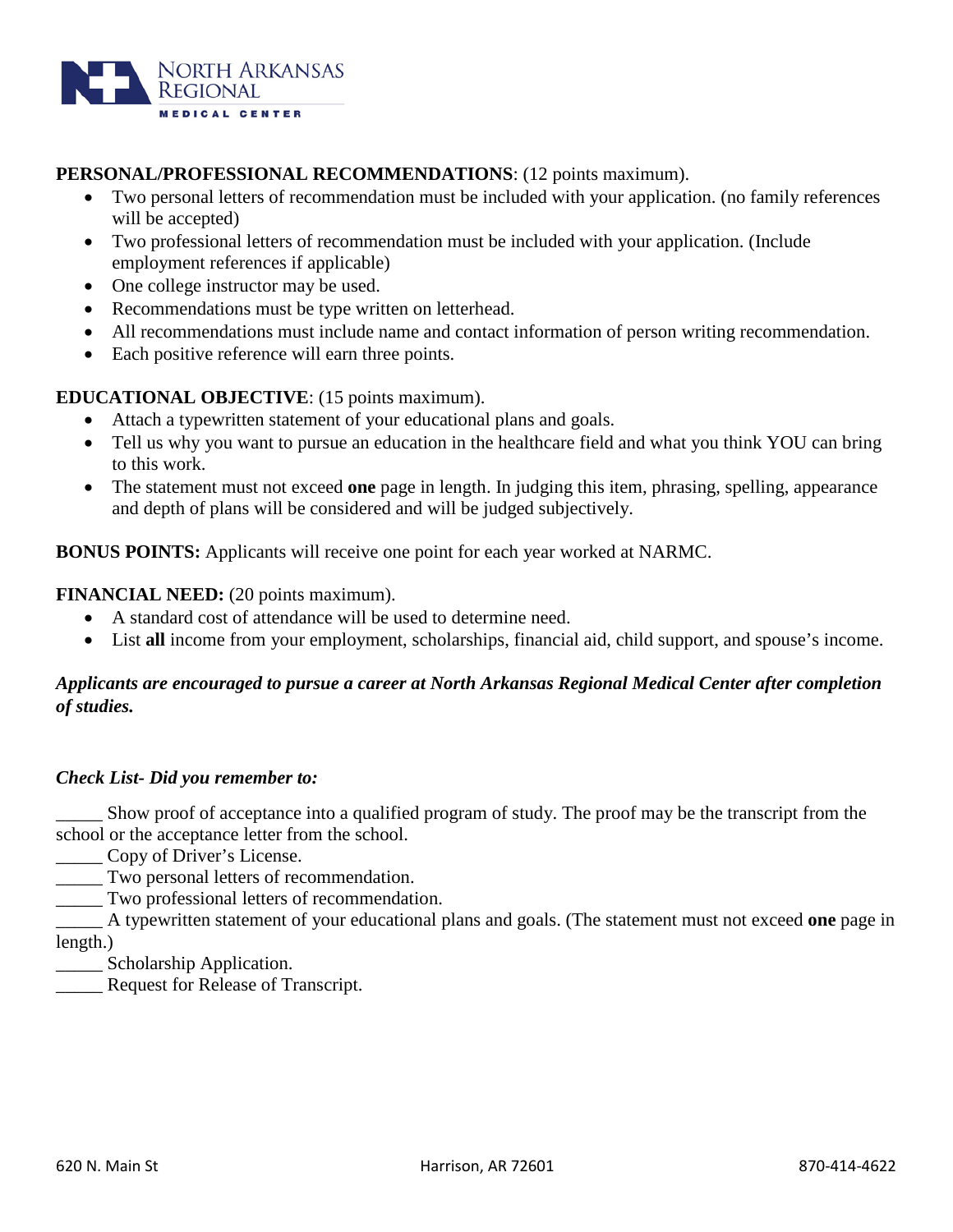

## *INCOMPLETE OR LATE APPLICATIONS WILL NOT BE CONSIDERED* **NORTH ARKANSAS REGIONAL MEDICAL CENTER AUXILIARY**

Revised JAN 2018

### **SCHOLARSHIP APPLICATION**

| <b>Marital Status/# of Dependents:</b>                                                                                                                                                       |  |  |                                                                                                                                                                                                                             |  |
|----------------------------------------------------------------------------------------------------------------------------------------------------------------------------------------------|--|--|-----------------------------------------------------------------------------------------------------------------------------------------------------------------------------------------------------------------------------|--|
| Status: Single ____ Married ___ Divorced ___                                                                                                                                                 |  |  | # of Dependents ________                                                                                                                                                                                                    |  |
| <b>Employment:</b>                                                                                                                                                                           |  |  |                                                                                                                                                                                                                             |  |
|                                                                                                                                                                                              |  |  |                                                                                                                                                                                                                             |  |
|                                                                                                                                                                                              |  |  |                                                                                                                                                                                                                             |  |
|                                                                                                                                                                                              |  |  |                                                                                                                                                                                                                             |  |
| <b>Statement of Income:</b><br>income may be requested for applicant at a later date. (Do Not Include Loans)<br>Pell Grant: \$<br>$SEOG:$ $\qquad \qquad \$\_$<br>Scholarship: $\frac{1}{2}$ |  |  | List your income for the 5-month semester to be covered by this scholarship. Note: FAFSA verification of<br>Other: (Income available to you from any other source such as child support, rehabilitation grants, Educational |  |
| $IRA's etc.)$ \$                                                                                                                                                                             |  |  |                                                                                                                                                                                                                             |  |
| TOTAL \$                                                                                                                                                                                     |  |  |                                                                                                                                                                                                                             |  |
|                                                                                                                                                                                              |  |  |                                                                                                                                                                                                                             |  |
|                                                                                                                                                                                              |  |  |                                                                                                                                                                                                                             |  |
| Parents Income \$                                                                                                                                                                            |  |  |                                                                                                                                                                                                                             |  |
|                                                                                                                                                                                              |  |  | The ghove information is accurate to the hest of my knowledge for the five month semester to be covered by thi                                                                                                              |  |

*The above information is accurate to the best of my knowledge for the five month semester to be covered by this scholarship. I understand if I am unable to complete this semester of school, any Auxiliary Scholarship monies awarded to me will be returned to the NARMC Auxiliary. Additional verification of income maybe required before Scholarship is awarded. (FAFSA or income tax return)* 

**X**\_\_\_\_\_\_\_\_\_\_\_\_\_\_\_\_\_\_\_\_\_\_\_\_\_\_\_\_\_\_\_\_\_\_\_\_\_\_\_ \_\_\_\_\_\_\_\_\_\_\_\_\_\_\_\_\_\_\_\_\_\_\_ Signature